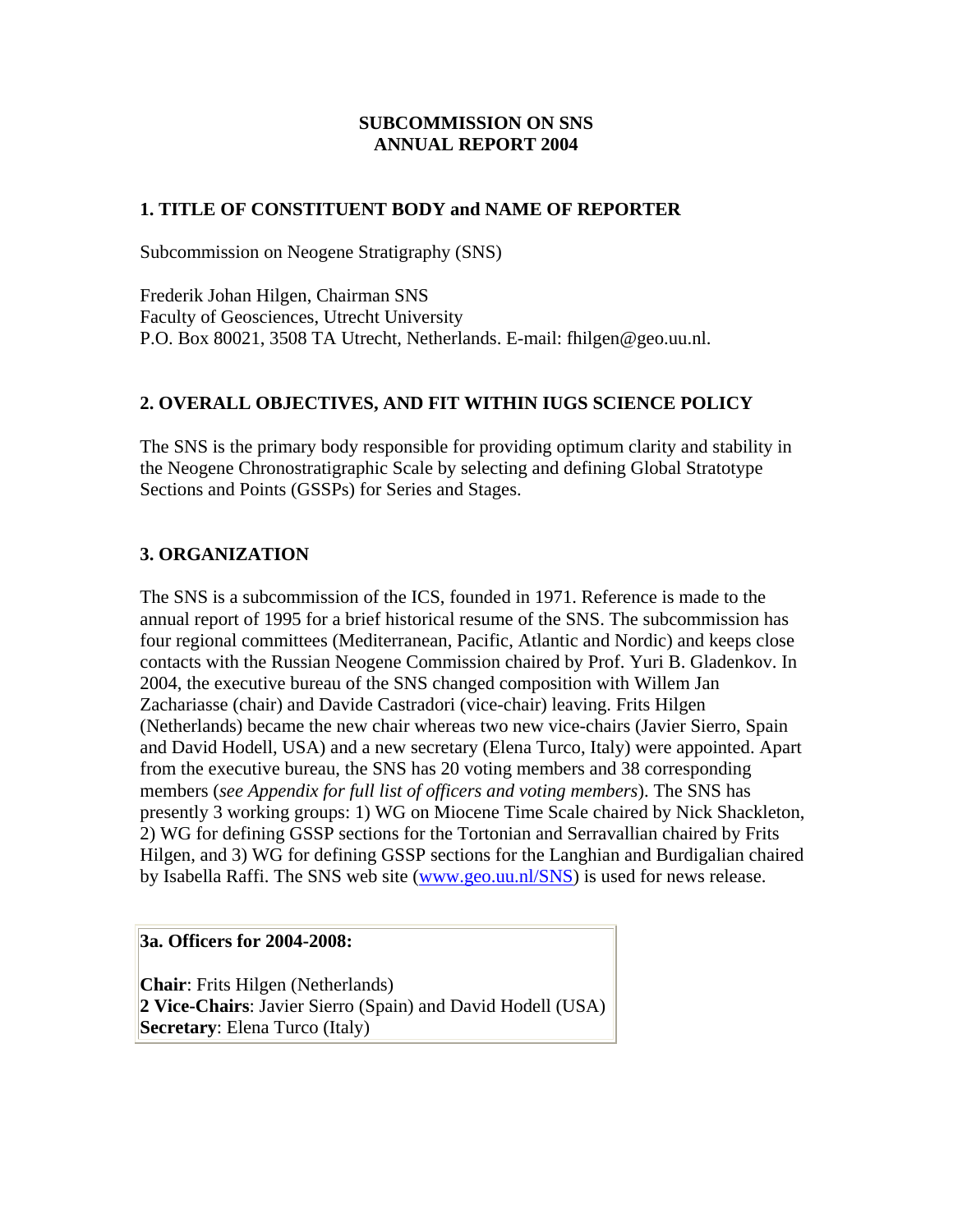# **4. EXTENT OF NATIONAL/REGIONAL/GLOBAL SUPPORT FROM SOURCES OTHER THAN IUGS**

Support of the Chairman's Institute (Faculty of Geosciences, Utrecht University). This institute also hosts the SNS web-site.

# **5. INTERFACES WITH OTHER INTERNATIONAL PROJECTS**

There is a close link with (I)ODP because of its important role in the development of integrated time scales for the Neogene, in testing the global correlation potential of bioevents, and in a better understanding of climate and ocean history during this time span.

## **6. CHIEF ACCOMPLISHMENTS AND PRODUCTS IN 2004**

Progress has been made in the integrated stratigraphy and astronomical tuning of the Ras il Pellegrin section on Malta set to become the prime GSSP candidate for the Langhian-Serravallian boundary. This progress followed significant publications by Italian research groups in the "Rivista Italiana di Paleontologia e Stratigrafia" in 2002 (vol. 108). Uncertainties in the tuning of the upper Blue Clay part of the section have been reduced to  $\pm$  1 precession cycle due to optimizing the cyclicity using chemical element analysis and by calibrating the Maltese section to the partly time-equivalent and well-tuned Italian sections of Monte dei Corvi and Tremiti. Tuning of the lower Upper Globigerina Limestone part of the section is complicated and not yet achieved but highly desirable. The Ras il Pellegrin section in addition yielded some well-delineated and identified magnetic reversals, and the excellent preservation of the calcareous microfossils will allow the retrieval of first rate stable isotope data. High-quality carbonate and (bulk) stable isotope records have already been published by John and others (Geol. Soc. Am. Bull., v. 115, 2003) for parallel sections located on the nearby island of Gozo. These records allow the straightforward identification of the main mid-Miocene oxygen isotope shift towards heavier values across the formation boundary, which culminates in the Mi-3 event. The new tuning indicates that the event corresponds to the marked coincidence of minimum amplitude variations in obliquity related to the 1.2 myr cycle and minimum eccentricity related to the 400-kyr cycle (Abels et al., submitted), i.e. similar to orbital configurations found for other glacial isotope events during the Oligocene-Miocene time interval. This Mi-3 event is proposed to serve as the prime criterion to delineate the boundary.

Members of the SNS actively contributed to the completion of a revised standard geological time scale for the Neogene underlain by the astronomical dating method (Lourens et al., 2004 in Gradstein et al., 2004. Geologic Time Scale 2004. Cambridge University Press, ~500 pages). The publication of this Neogene time scale is considered a major achievement since it is the first time that the time scale of an entire system is based on astronomical tuning.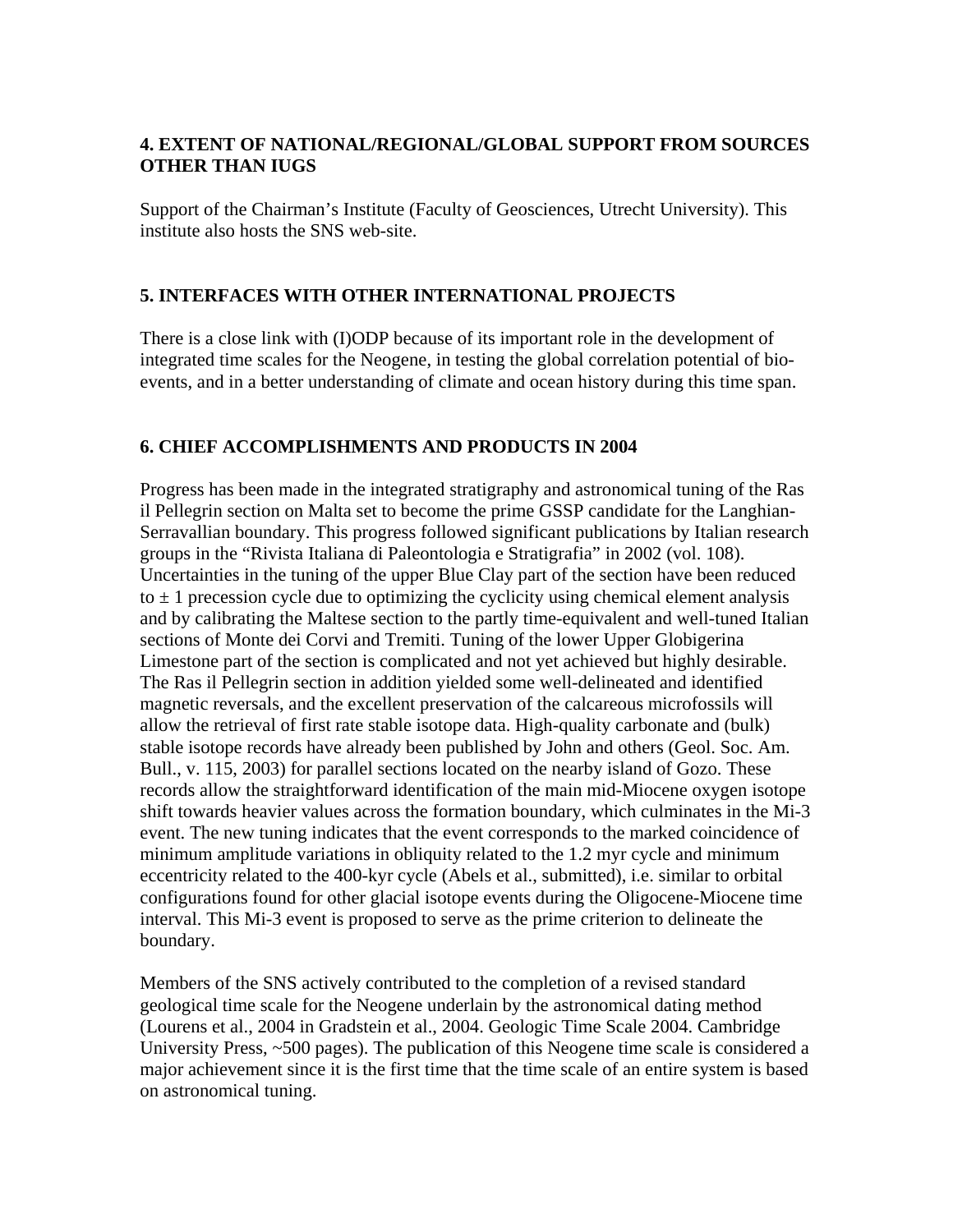The fieldtrip guide of post-IGC excursion P56 "Milankovitch cycles as a geochronometric tool to construct geological time scales" was published even though the fieldtrip itself was cancelled. It can be downloaded from the web and will also be made available on the SNS website:

(At: [http://www.apat.gov.it/site/it-IT/APAT/FieldtripGuidebooks/Post Congress\\_Field\\_Trips\\_\(from\\_P40\\_to\\_PW06\)/\)](http://www.apat.gov.it/site/it-IT/APAT/FieldtripGuidebooks/Post%20Congress_Field_Trips_(from_P40_to_PW06)/)

## **7. CHIEF PROBLEMS ENCOUNTERED IN 2004**

The Neogene was extended up to the Recent in the Geologic Time Scale 2004 (Gradstein et al., 2004) with the Quaternary being eliminated as formal chronostratigraphic unit. A task force was set up that will make a recommendation to ICS on the definition of the Quaternary in 2005.

An important signaled problem is the possible lack of suitable sections in the Mediterranean for defining the remaining Neogene GSSPs, namely the Langhian and Burdigalian GSSP. This is certainly the case in case we prefer to have the boundaries defined in astronomically tuned deep marine sections that underlie the geologic time scale. The option to have these boundaries defined in ODP cores is presently under study.

Finally, the planned post-IGC field trip to Sicily was cancelled due to lack of participation.

### **8. SUMMARY OF EXPENDITURES IN 2004:**

| Credit on July 2004                                                                               | Euro 3430           |
|---------------------------------------------------------------------------------------------------|---------------------|
| Contribution 2004 ICS to SNS                                                                      | Euro 1500 (\$ 1900) |
|                                                                                                   |                     |
| Expenditures                                                                                      |                     |
| Contribution 2004 SNS to RCNPS                                                                    | Euro 300            |
| Contribution 2004 SNS to RCMNS                                                                    | Euro 300            |
| Finalizing measuring and sampling of candidate<br>section base-Serravallian on Malta (early 2005) | Euro 2500           |

## **9. WORK PLAN, CRITICAL MILESTONES, ANTICIPATED RESULTS AND COMMUNICATIONS TO BE ACHIEVED NEXT YEAR:**

It is still our intention to organize a WG meeting on Malta in 2005 during which the candidate section for the base-Serravallian will be visited and the pros and cons as well as the guiding criteria will be discussed. Nevertheless it is considered likely that a formal proposal to define the Serravallian GSSP at the formation boundary between the Globigerina Limestone and the Blue Clay in the Ras il Pellegrin section on Malta will be submitted to SNS voting members before the end of 2005.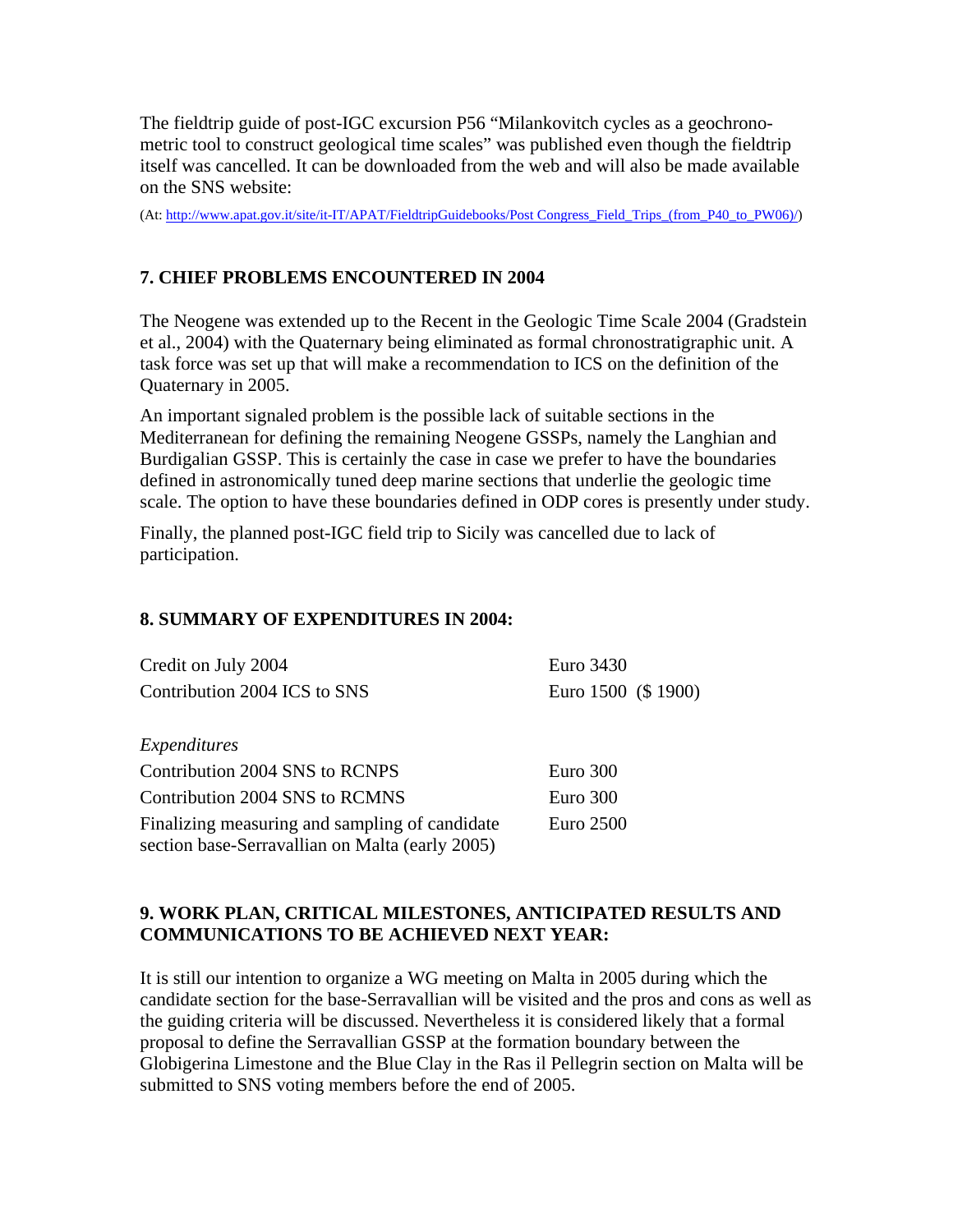The SNS bureau is considering organizing the cancelled post-IGC field trip to Sicily in 2005 linked to the ICS meeting to be held in Leuven September 2005. The trip focuses attention on the astronomical dating method that underlies the age calibration of the new Neogene Time Scale (Lourens et al., 2004). During this trip the by now classical sections will be visited which constitute the backbone of the Pliocene Astronomical (Polarity) Time Scale and in which all Pliocene stage boundaries are defined.

### **10. BUDGET AND ICS COMPONENT FOR 2005**

| Organization field meeting on Malta (base-Serravallian) | Euro 2400 |
|---------------------------------------------------------|-----------|
| Contribution 2004 to RCPNS and RCMNS                    | Euro 600  |

#### **Potential funding sources outside IUGS**

## **11. REVIEW CHIEF ACCOMPLISHMENTS OVER PAST FIVE YEARS (2000- 2004)**

See Accomplishments in 2004 (above) for additional details.

2000 Ratification by IUGS of Zanclean and Messinian GSSPs Publication in Episodes 23 Reorganisation of SNS completed

2001

Establishment of WG for base Tortonian and Serravallian (chaired by F.J.Hilgen) Establishment of WG for base Langhian and Burdigalian (chaired by I. Raffi) Launching of the SNS web-site

#### 2002

Base-Tortonian field workshop in Italy. Agreement that Monte dei Corvi section near Ancona is the best choice for a Serravallian-Tortonian boundary section. Completion of Tortonian GSSP proposal.

#### 2003

Ratification by IUGS of Tortonian GSSP at the midpoint of the sapropel of basic cycle 76 in the Monte dei Corvi section (northern Italy).

#### 2004

Publication of a revised Neogene Time Scale (Lourens et al., 2004 in Gradstein et al., 2004. Geologic Time Scale 2004. Cambridge University Press, ~500 pages).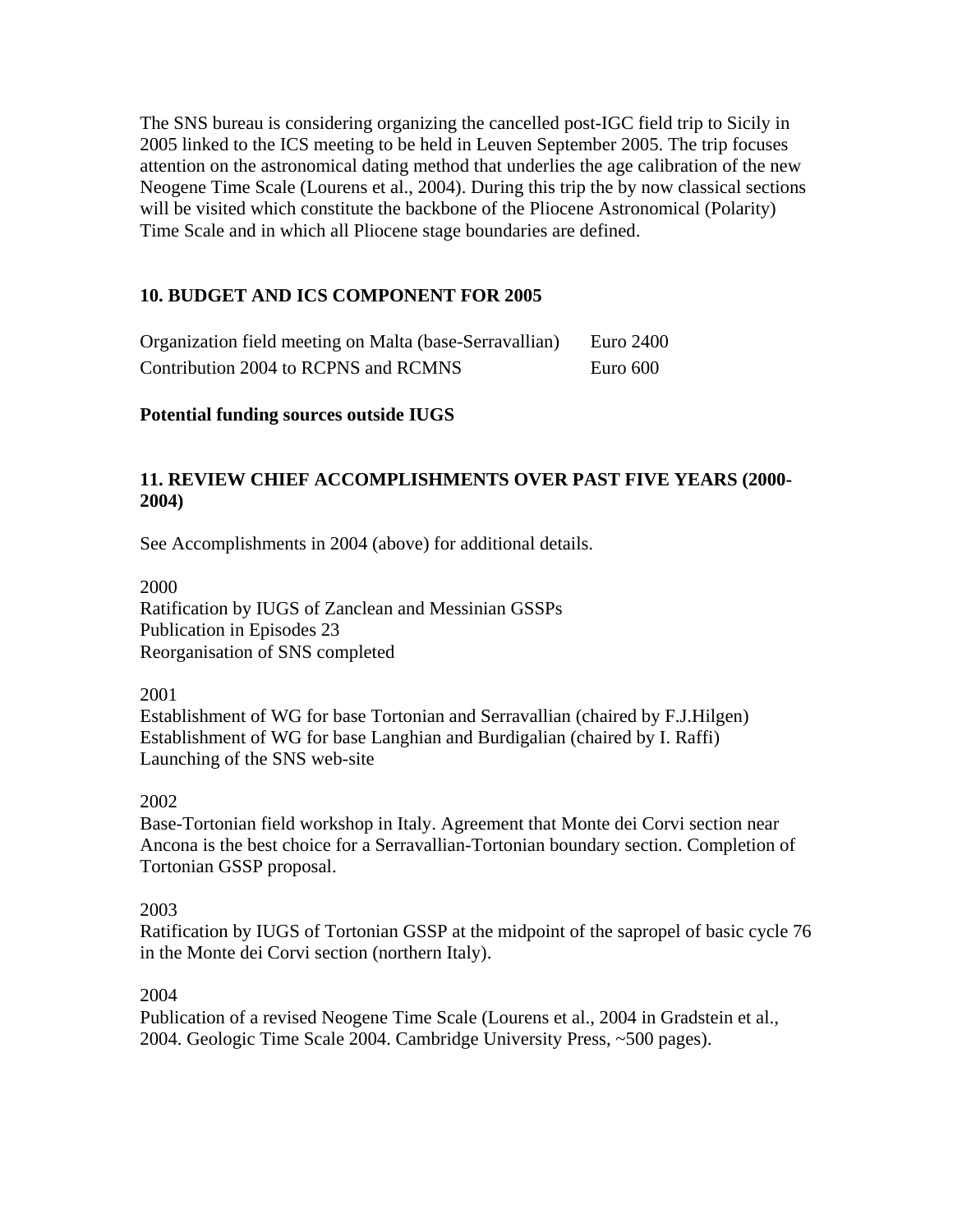#### **12. OBJECTIVES AND WORK PLAN FOR NEXT 4 YEARS (2005-2008)**

Submission of a proposal for the Serravallian GSSP - 2005.

Organization of a workshop on the selection of boundary criteria and sections for the definition of the 2 remaining Miocene stage boundaries, namely the base-Langhian and base-Burdigalian. Suitable sequences in the Mediterranean region that may serve as GSSP sections for these boundaries have not yet been identified. Candidate sections specifically fail in the matter of potential for astronomical tuning. A crucial question to be answered during the workshop(s) is whether we should abandon the ambition of having also these GSSPs directly tied within an astrochronologic framework and having these GSSPs defined in land-sections without possibilities of tuning or whether we should have these GSSPs defined in the drilled sequence at Ceara Rise or any other tuned sequence drilled by (I)ODP.

\*\*\*\*\*\*\*\*\*\*\*\*\*\*\*\*\*\*\*\*\*\*\*\*\*\*\*